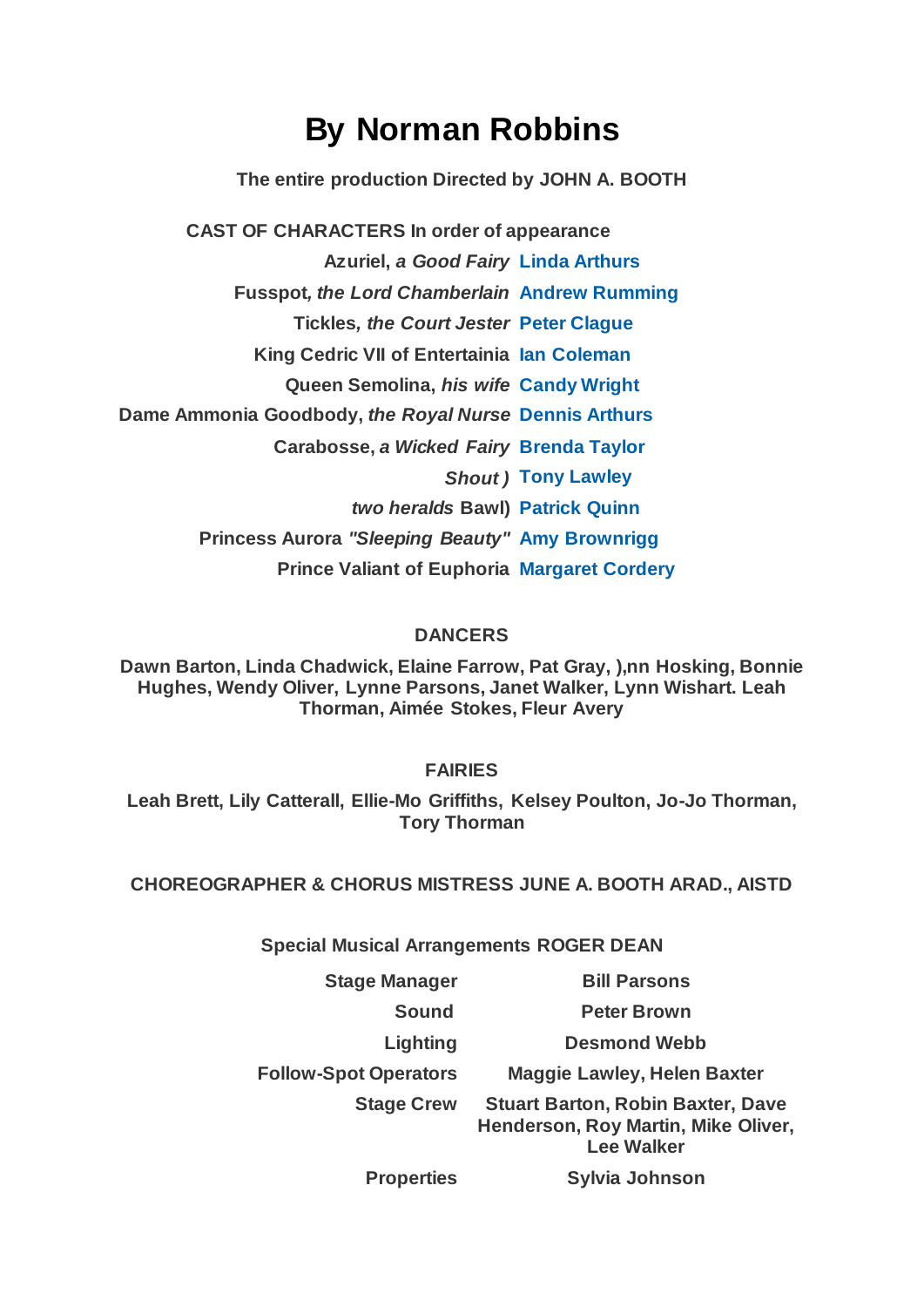| <b>Props Manufacture</b> | <b>Andy Crabb</b> |
|--------------------------|-------------------|
|--------------------------|-------------------|

**Scenic Decoration Brian Denton** 

**Wardrobe Mistresses Ann Atkinson, Janet Walker, Sheila Horrax**

**House Manager Gill Ward**

**FOH Staff Freda Clague, Dorothy Fish, Pat Greenwood, Peter Hooker, Sheila Horrax, Mary King, Jean Martin, Chris Murphy, Sheila Murphy, Annabelle Nyren, Jean Smith, Norman Smith, Stuart Wishart**

**Bar Management Keith & Jenny Hart**

**Box Office Ann & Rick Rosewell Programme & Publicity John Booth, Candy Wright**

**Amy Brownrigg 'Princess Aurora'**



**Amy moved to the Costa Blanca in March 2003. Before moving to Spain at the age of 13, Amy was a part of The Deborah Bond Dance Academy from the age of 4, where she danced, sang, acted and passed exams with Honours and Distinction. This is her first time with Careline Theatre and she is very proud to be part of the group. Amy also dances at Marcia's School of Dance in Calpe and has singing tuition with Izzy Cooper. She looks forward to working with Careline Theatre in future productions.**

**Margaret Cordery 'Prince Valiant'**



**Margaret has been with Careline Theatre ever since its inception ten years ago. She has performed in many of our plays and pantomimes. Perhaps the best remembered was that of the interfering 'Vera' in our production of 'Stepping out'. In our first pantomime, 'Cinderella' she played Prince Charming and is proud to be playing principle boy - 'Prince Valiant' in this our tenth anniversary production of 'Sleeping Beauty'.**

**Candy Wright 'Queen Semolina'**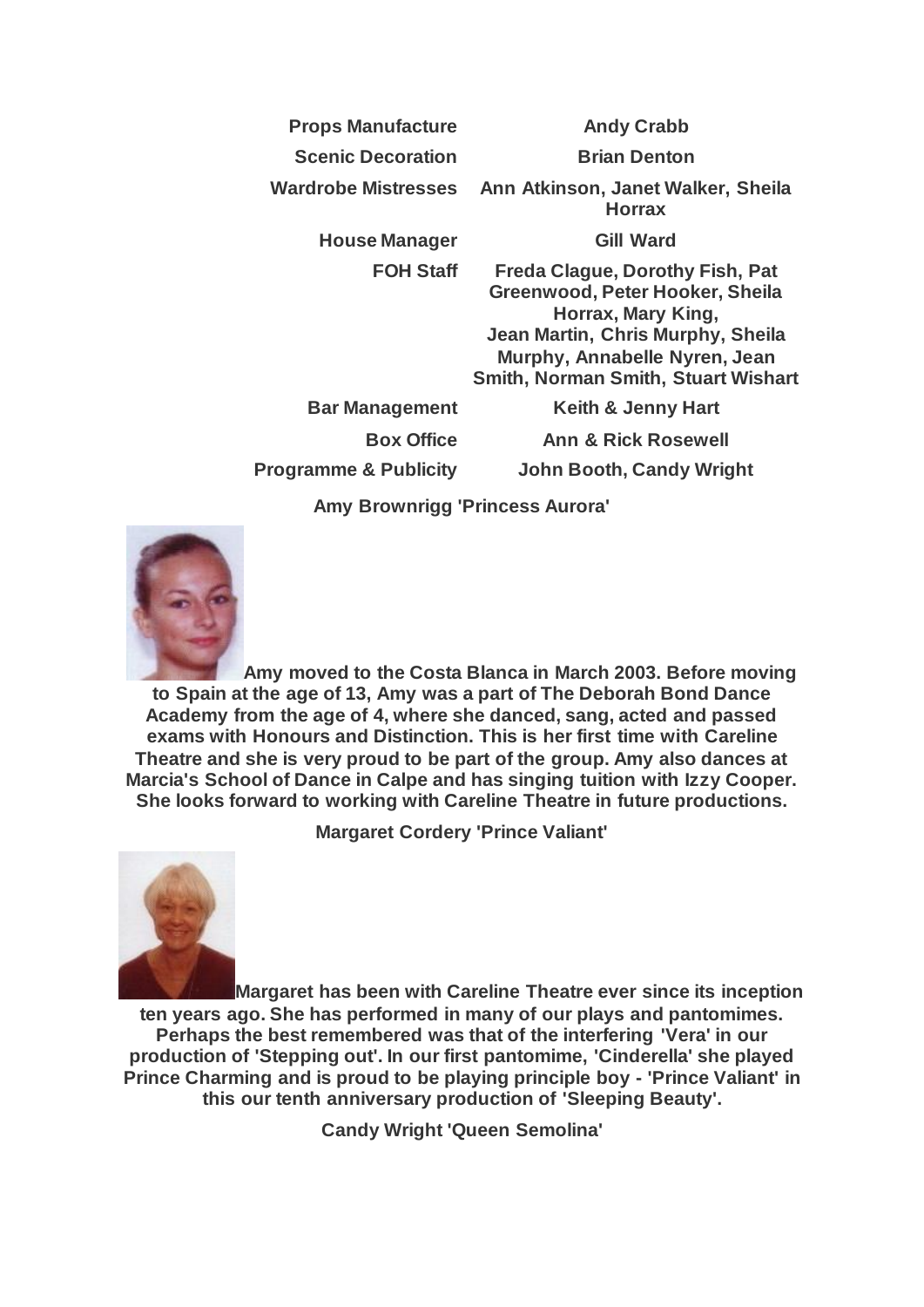

**Candy is thrilled to be taking part in 'Careline's' 10 year anniversary pantomime. What a difference to her first regal part as the evil 'Queen Rat' in 'Dick Whittington'. This time she plays a very dippy character but she hopes you will find her still as regal! As always comedy is Candy's favourite.**

**Ian Coleman 'King Cedric'**



**Ian is now in his second pantomime and is honoured to be moving up in the royalty stakes, from Squire last year, to King this year. Ian also performs as a drummer in Rock & Roll Bands in the Jalon Valley, Javea and surrounding areas. He has previously performed in school in Shakespeare and light comedy.**

**Dennis Arthurs 'Dame Goodbody'**



**Prior to moving into school management, Dennis was a drama and theatre teacher with a long line of productions under his belt. He first became interested in drama when a teacher asked him to be a tree in a storm! He moved into the area ten months ago. He has a wide range of drama and theatre experience. He has acted in many varied productions although this is his first playing pantomime Dame.**

**Peter Clague 'Tickles'**



**Time Music Hall' and singing for the Fashion Show, 'Putting on the Style'. He also appeared in all three 'Viva la Opera' productions which**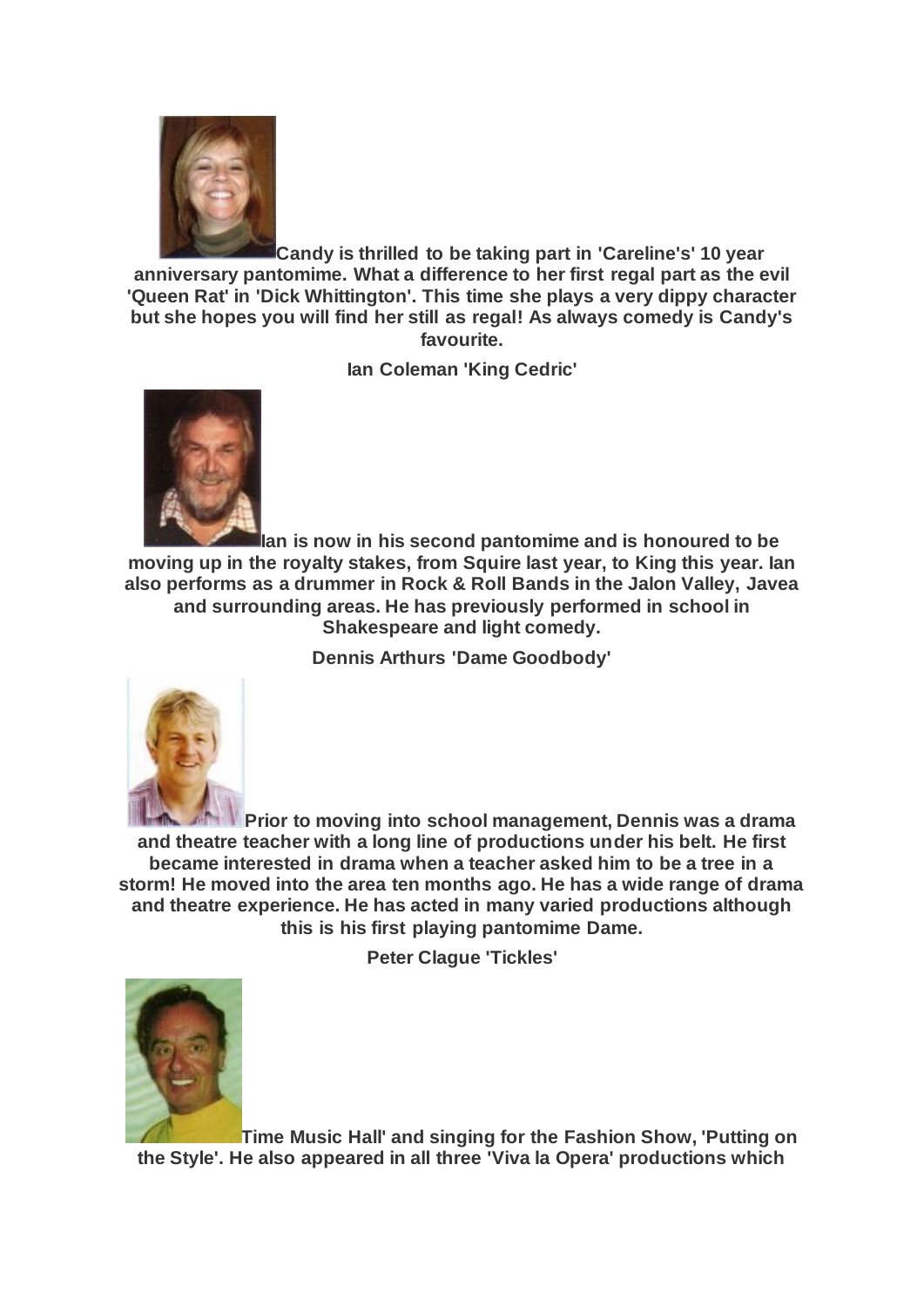## **were staged at the Fontilles Theatre in conjunction with Careline Theatre. He is still with us!!!**

**Andrew Rumming 'Fusspot'**



**Always in the forefront of entertainment, Andrew has in -~e past played the Emcee in "Cabaret", Lion in the "Wizard of Oz", Jesus in "Superstar", Joseph in "The Amazing Technicolour Dream coat" and Widow Twankey in Careline's" "Aladdin". He feels Very privileged to be playing a part in this years Tenth Anniversary production of "Sleeping Beauty"**

**Tony Lawley 'Shout'**



**Tony made his debut with Careline Theatre as "Onions" in the 2005 pantomime "Mother Goose". In October that year he played "Stanley" the lodger in the Ray Cooney farce "Caught in the Net". This time round he portrays yet another none-too-bright character, "Shout". Are they trying to tell him something?!!**

**Patrick Quinn 'Bawl'**



**Having moved from Ireland one year ago this is Patrick's - first role in a Careline Theatre production. Patrick has been involved in various amateur roles in the past and has now decided to get back in the fray and start treading the boards again. He loves performing and has been involved in various aspects of music production and performing along with some broadcasting work. He now resides in the Jalon on Valley with wife Mandy and their four children.**

**Linda Arthurs 'Azuriel'**